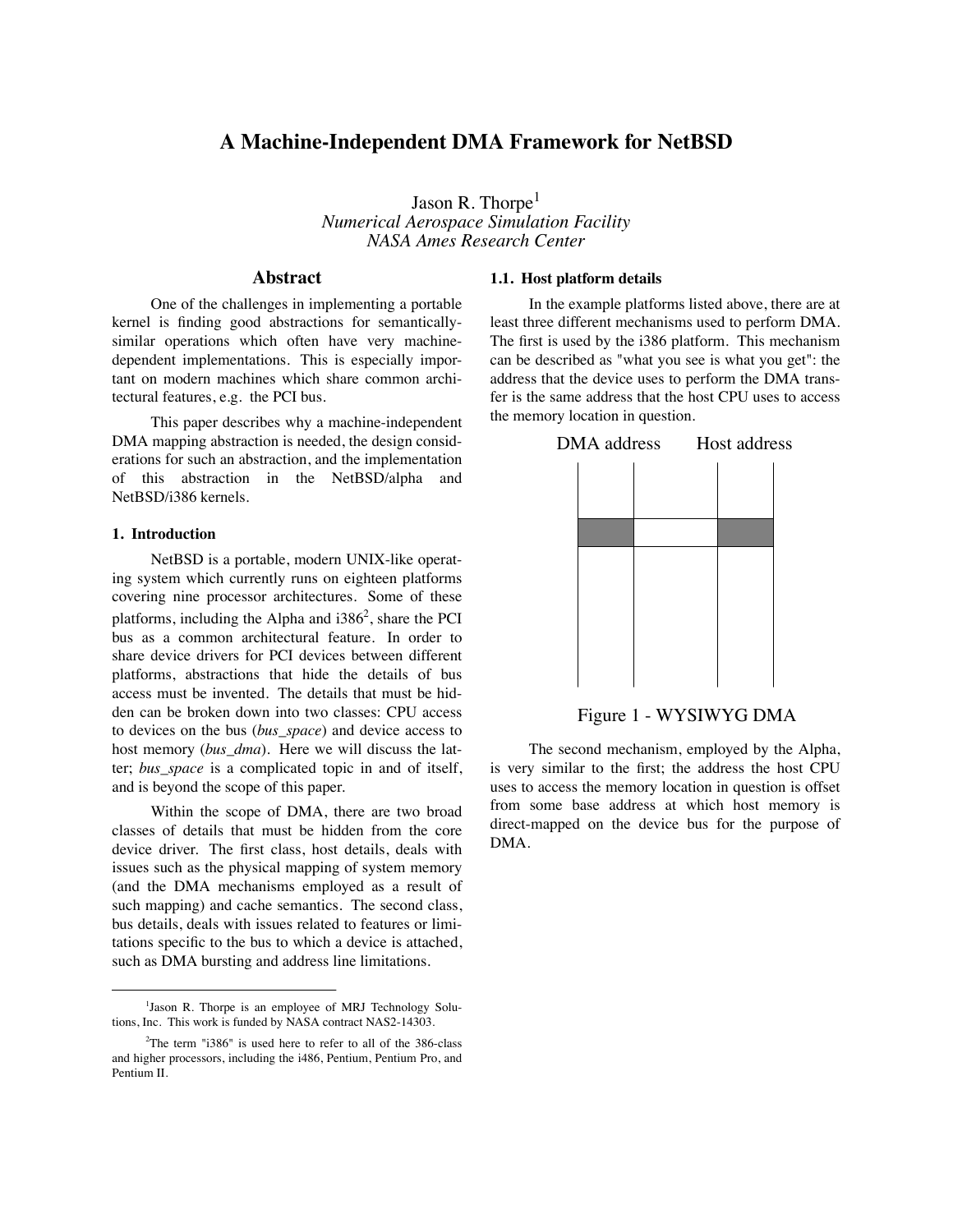

Figure 2 - direct-mapped DMA

The third mechanism, scatter-gather-mapped DMA, employs an MMU which performs translation of DMA addresses to host memory physical addresses. This mechanism is also used by the Alpha, because Alpha platforms implement a physical address space sometimes significantly larger than the 32-bit address space supported by most currently-available PCI devices.



Figure 3 - scatter-gather-mapped DMA

The second and third DMA mechanisms above are combined on the Alpha through the use of *DMA windows*. The ASIC which implements the PCI bus on a particular platform has at least two of these DMA windows. Each window may be configured for directmapped or scatter-gather-mapped DMA. Windows are chosen based on the type of DMA transfer being performed, the bus type, and the physical address range of the host memory being accessed.

These concepts apply to platforms other than those listed above and busses other than PCI. Similar issues exist with the TurboChannel bus used on DECstations and early Alpha systems, and with the Q-bus used on some DEC MIPS and VAX-based servers.

The semantics of the host system's cache are also important to devices which wish to perform DMA. Some systems are capable of cache-coherent DMA. On such systems, the cache is often write-through (i.e. stores are written both to the cache and to host memory), or the cache has special snooping logic that can detect access to a memory location for which there is a dirty cache line (which causes the cache to be flushed automatically). Other systems are not capable of cachecoherent DMA. On these systems, software must explicitly flush any data caches before memory-todevice DMA transfers, as well as invalidate soon-to-bestale cache lines before device-to-memory DMA.

### **1.2. Bus details**

In addition to hiding the platform-specific DMA details for a single bus, it is desirable to share as much device driver code as possible for a device which may attach to multiple busses. A good example is the Bus-Logic family of SCSI adapters. This family of devices comes in ISA, EISA, VESA local bus, and PCI flavors. While there are some bus-specific details, such as probing and interrupt initialization, the vast majority of the code that drives this family of devices is identical for each flavor.

The BusLogic family of SCSI adapters are examples of what are termed *bus masters*. That is to say, the device itself performs all bus handshaking and host memory access during a DMA transfer. No third party is involved in the transfer. Such devices, when performing a DMA transfer, present the DMA address on the bus address lines, execute the bus's fetch or store operation, increment the address, and so forth until the transfer is complete. Because the device is using the bus address lines, the range of host physical addresses the device can access is limited by the number of such lines. On the PCI bus, which has at least 32 address lines, the device may be able to access the entire physical address space of a 32-bit architecture, such as the i386. ISA, however, only has 24 address lines. This means that the device can directly access only 16MB of physical address space.

A common solution to the limited-address-lines problem is a technique known as *DMA bouncing*. This technique involves a second memory area, located in the physical address range accessible by the device, known as a *bounce buffer*. In a memory-to-device transfer, the data is copied by the CPU to the bounce buffer, and the DMA operation is started. Conversely,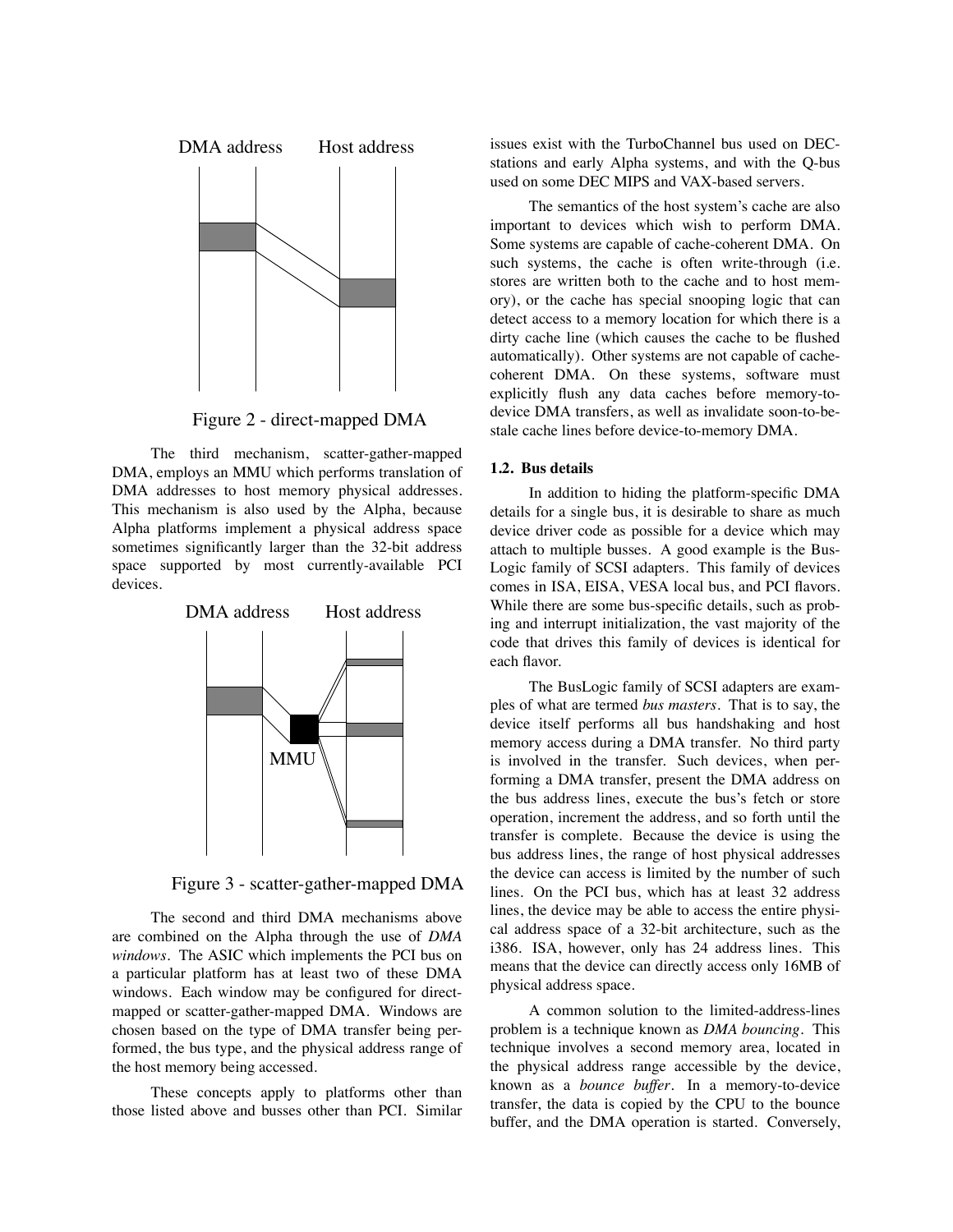in a device-to-memory transfer, the DMA operation is started, and the CPU then copies the data from the bounce buffer once the DMA operation has completed.

While simple to implement, DMA bouncing is not the most elegant way to solve the limited-addressline problem. On the Alpha, for example, scattergather-mapped DMA may be used to translate the outof-range memory physical addresses to in-range DMA addresses that the device may use. This solution tends to offer better performance due to eliminated data copies, and is less expensive in terms of memory usage.

Returning to the BusLogic SCSI example, it is undesirable to place intimate knowledge of direct-mapping, scatter-gather-mapping, and DMA bouncing in the core device driver. Clearly, an abstraction that hides these details and presents a consistent interface, regardless of the DMA mechanism being used, is needed.

## **2. Design considerations**

Hiding host and bus details is actually very straightforward. Handling WYSIWYG and directmapped DMA mechanisms is trivial. Handling scattergather-mapped DMA is also very easy, with the help of state kept in machine-dependent code layers. The presence and semantics of caches are also easy to handle with a set of four "synchronization" operations, and once caches are handled, DMA bouncing is conceptually trivial if viewed as a non-DMA-coherent cache. Unfortunately, while these operations are quite easy to do individually, traditional kernels do not provide a sufficiently abstract interface to the operations. This means that device drivers in these traditional kernels must handle each case explicitly.

In addition to the interface to these operations, a comprehensive DMA framework must also consider data buffer structures and DMA-safe memory handling.

## **2.1. Data buffer structures**

The BSD kernel has essentially three different structures used to represent data buffers. The first is a simple linear buffer in virtual space, for example the data areas used to implement the file system buffer cache, and miscellaneous buffers allocated by the general purpose kernel memory allocator. The second is the *mbuf chain*. Mbufs are typically used by code which implements inter-process communication and networking. Their structure, small buffers chained together, reduces memory fragmentation and allows packet headers to be prepended easily. The third is the *uio* structure. This structure describes software scattergather to the kernel address space or to the address space of a specific process. It is most commonly used by the *read(2)* and *write(2)* system calls. While it would be possible for the device driver to treat the two more complex buffer structures as sets of multiple simple linear buffers, this is undesirable in terms of source code maintenance; the code to handle these data buffer structures can be complex, especially in terms of error handling.

In addition to the obvious need to DMA to and from memory mapped into kernel address space, it is common in modern operating systems to implement an optimized I/O interface for user processes which provides a method for devices to DMA directly to or from memory regions mapped into a process's address space. While this facility is partially provided for character device I/O by double-mapping the user buffer into kernel address space, the interface is not sufficiently general, and consumes kernel resources. This is somewhat related to the *uio* structure, in that the *uio* is capable of addressing buffers in a process's address space. However it may be desirable to use an alternate data format, such as a linear buffer, in some applications. In order to implement this, the DMA mapping framework must have access to processes' virtual memory structures.

It may also be desirable to DMA to or from buffers not mapped into any address space. The obvious example is frame grabbers. These devices, which capture video images, often require large, physically contiguous memory regions to store the captured image data. On some architectures, mapping of virtual address space is expensive. An application may wish to give a large buffer to the device, allow the device to continuously update the buffer, and then only map small regions of the buffer at any given time. Since the entire buffer need not be mapped into virtual address space, the DMA framework should provide an interface for using raw, unmapped buffers in DMA transfers.

#### **2.2. DMA-safe memory handling**

A comprehensive DMA framework must also provide several memory handling facilities. The most obvious of these is a method of allocating (and freeing) DMA-safe memory. The term "DMA-safe" is a way of describing a set of attributes the memory will have. First, DMA-safe memory must be addressable within the constraints of the bus. It must also be allocated in such a way as to not exceed the number of physical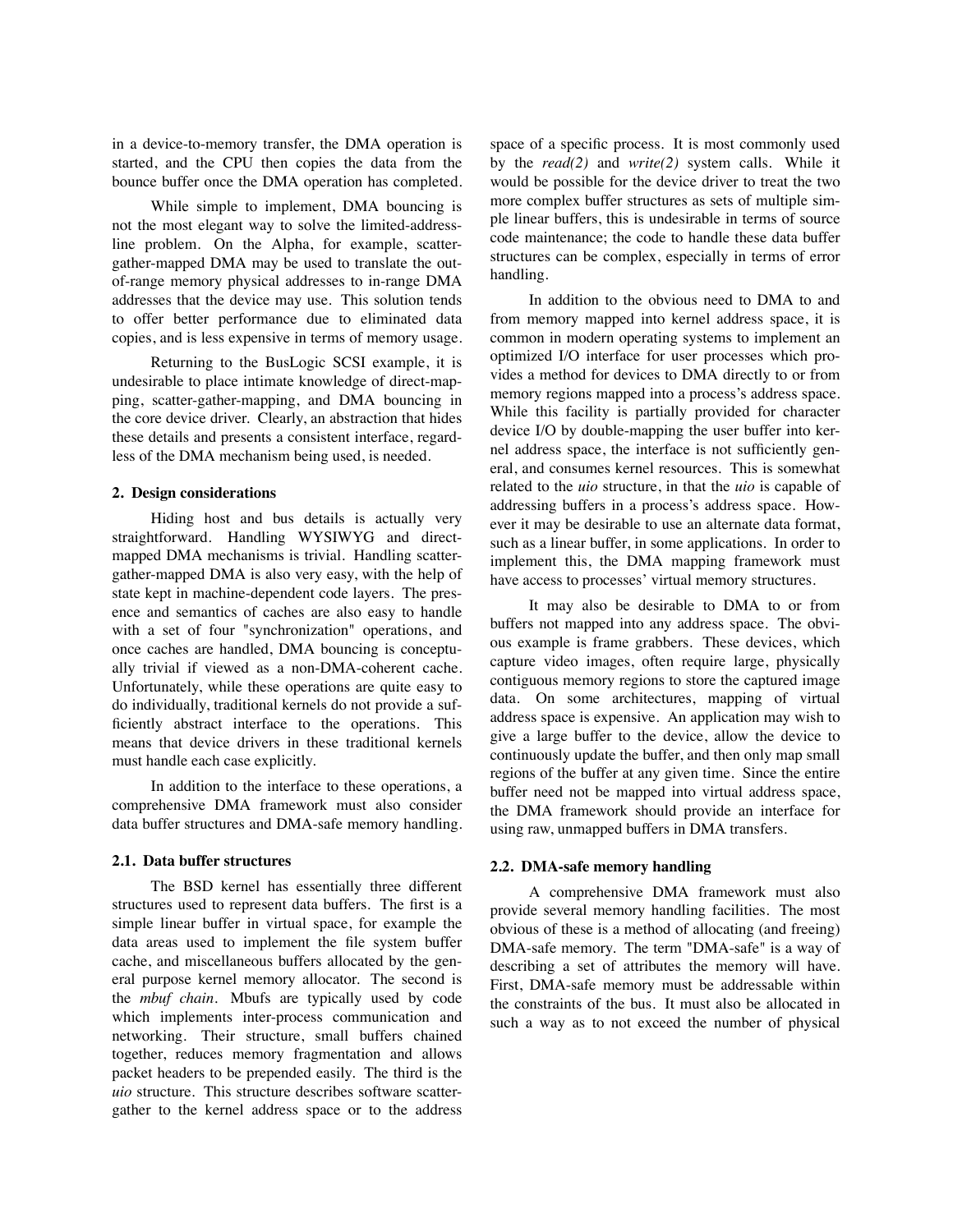segments $3$  specified by the caller.

In order for the kernel to access the DMA-safe memory, a method must exist to map this memory into kernel virtual address space. This is a fairly straightforward operation, with one exception. On some platforms which do not have cache-coherent DMA, cache flushes are very expensive. However, it is sometimes possible to mark virtual mappings of memory as cacheinhibited, or access physical memory though a cacheinhibited direct-mapped address segment. In order to accommodate these situations, a hint may be provided to the memory mapping function which specifies that the user of this memory wishes to avoid expensive data cache flushes.

To facilitate optimized I/O to process address spaces, it is necessary to provide processes a way of mapping a DMA-safe memory area. The most convenient way to do this is via a device driver's *mmap()* entry point. Thus, a DMA mapping framework must have a way to communicate with the VM system's *device pager4* .

All of these requirements must be considered in the design of a complete DMA framework. When possible, the framework may merge semantically similar operations or concepts, but it must address all of these issues. The next section describes the interface provided by such a framework.

#### **3. The** *bus\_dma* **interface**

What follows is a description of *bus\_dma*, the DMA portion of the machine-independent bus access interface in NetBSD, commonly referred to as *bus.h*<sup>5</sup>. The DMA portion of the interface is comprised of three DMA-specific data types and thirteen function calls. The *bus\_dma* interface also shares two data types with the *bus\_space* interface.

The *bus dma* functional interface is split into two categories: mapping calls and memory handling calls. The function calls themselves may be implemented as *cpp(1)* macros.

## **3.1. Data types**

The first of the two data types shared with the *bus\_space* interface is the *bus\_addr\_t* type, which represents device bus addresses to be used for CPU access or DMA, and must be large enough to specify the largest possible bus address on the system. The second is the *bus\_size\_t* type, which represents sizes of bus address ranges.

The implementation of DMA on a given host/bus combination is described by the *bus\_dma\_tag\_t*. This opaque type is passed to a bus's autoconfiguration machinery by machine-dependent code. The bus layer in turn passes it down to the device drivers. This tag is the first argument to every function in the interface.

Individual DMA segments are described by the *bus\_dma\_segment\_t*. This type is a structure with two publicly accessible members. The first member, *ds\_addr*, is a *bus\_addr\_t* containing the address of a DMA segment. The second, *ds\_len*, is a *bus\_size\_t* containing the length of the segment.

The third, and probably most important, data type is the *bus\_dmamap\_t*. This type is a pointer to a structure which describes an individual DMA mapping. The structure has three public members. The first member, *dm\_mapsize* is a *bus\_size\_t* describing the length of the mapping, when valid. A *dm\_mapsize* of 0 indicates that the mapping is invalid. The second member, *dm\_nsegs*, is an *int* which contains the number of DMA segments that comprise the mapping. The third public member, *dm\_segs*, is an array or a pointer to an array of *bus\_dma\_segment\_t* structures.

In addition to data types, the *bus\_dma* interface also defines a set of flags which are passed to some of the interface's functions. Two of these flags, **BUS\_DMA\_WAITOK** and **BUS\_DMA\_NOWAIT**, indicate to the function that waiting for resources to become available is or is not allowed<sup>6</sup>. There are also four placeholder flags, **BUS\_DMA\_BUS1** through **BUS\_DMA\_BUS4**. These flags are reserved for the individual bus layers, which may need to define special semantics specific to that bus. An example of this is the ability of VESA local bus devices to utilize 32-bit DMA addresses; while the kernel considers such devices to be logically connected to the ISA bus, they are not limited to the addressing constraints of other ISA devices. The placeholder flags allow such special

<sup>&</sup>lt;sup>3</sup>This is somewhat misleading. The actual constraint is on the number of DMA segments the memory may map to. However, this usually corresponds directly to the number of physical memory segments which make up the allocated memory.

<sup>4</sup> The *device pager* provides support for memory mapping devices into a process's address space.

<sup>5</sup> The name is derived from the name of the include file that exports the interface.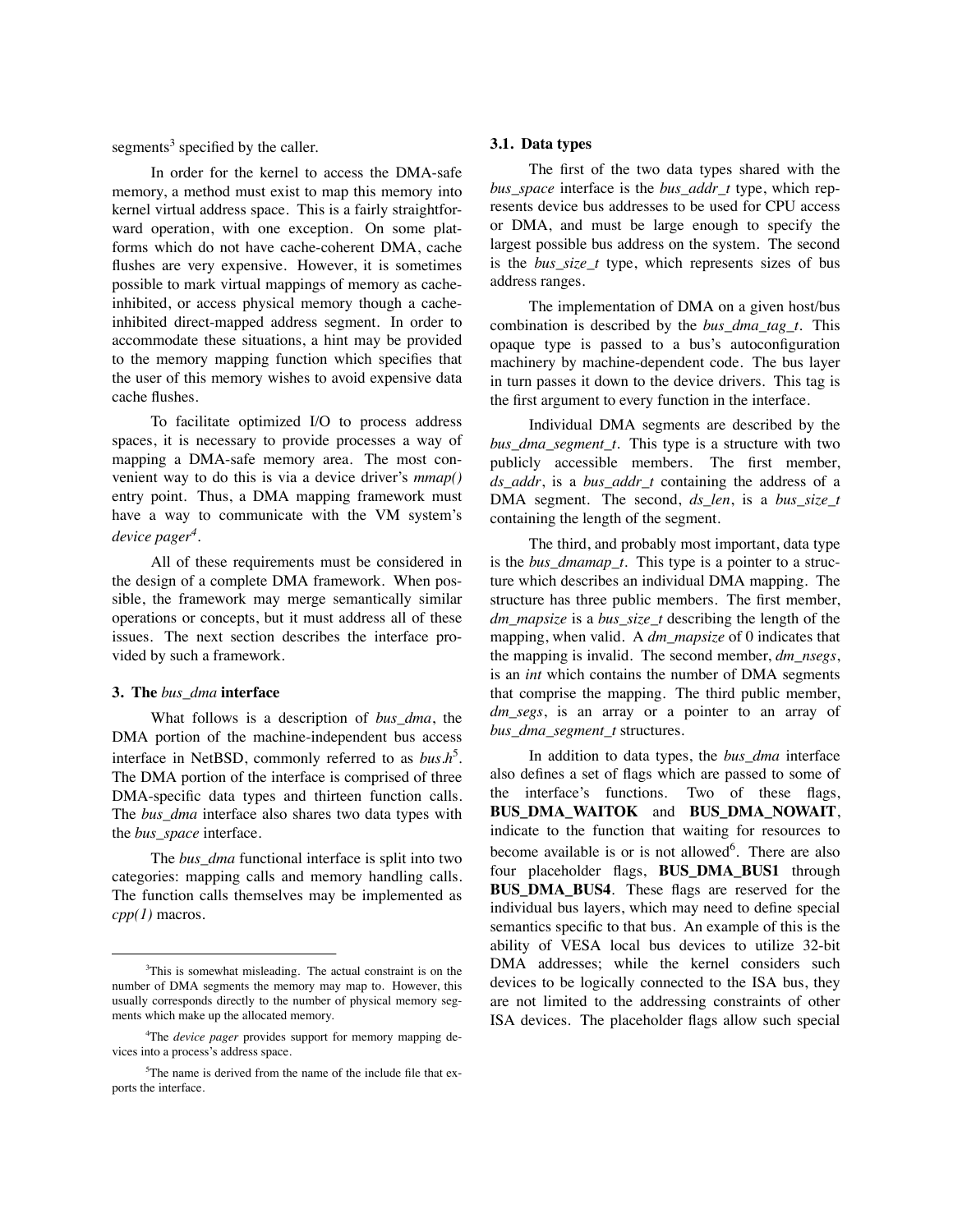cases to be handled on a bus-by-bus basis.

## **3.2. Mapping functions**

There are eight functions in the *bus\_dma* interface that operate on DMA maps. These can be sub-categorized into functions that create and destroy maps, functions that load and unload mappings, and functions that synchronize maps.

The first two functions fall into the create/destroy sub-category. The *bus\_dmamap\_create()* function creates a DMA map and initializes it according to the parameters provided. The parameters include the maximum DMA transfer size the DMA map will map, the maximum number of DMA segments, the maximum size of any given segment, and any DMA boundary limitations. In addition to the standard flags, *bus\_dmamap\_create()* also takes the flag **BUS DMA ALLOCNOW.** This flag indicates that all resources necessary to map the maximum size transfer should be allocated when the map is created, and is useful in case the driver must load the DMA map at a time where blocking is not allowed, such as in interrupt context. The *bus\_dmamap\_destroy()* function destroys a DMA map, and frees any resources that may be assigned to it.

The next five functions fall into the load/unload sub-category. The two basic functions are *bus\_dmamap\_load()* and *bus\_dmamap\_unload()*. The former maps a DMA transfer to or from a linear buffer. This linear buffer may be mapped into either kernel or a process's virtual address space. The latter unloads the mappings previously loaded into the DMA map. If the **BUS\_DMA\_ALLOCNOW** flag was specified when the map was created, *bus\_dmamap\_load()* will not block or fail on resource allocation. Similarly, when the map is unloaded, the mapping resources will not be freed.

In addition to linear buffers handled by the basic bus dmamap load(), there are three alternate data buffer structures handled by the interface. The *bus\_dmamap\_load\_mbuf()* function operates on mbuf chains. The individual data buffers are assumed to be in kernel virtual address space. The *bus\_dmamap\_load\_uio()* function operates on *uio* structures, from which it extracts information about the address space in which the data resides. Finally, the *bus\_dmamap\_load\_raw()* function operates on raw

memory, which is not mapped into any virtual address space. All DMA maps loaded with these functions are unloaded with the *bus\_dmamap\_unload()* function.

Finally, the map synchronization sub-category includes one function: *bus\_dmamap\_sync()*. This function performs the four DMA synchronization operations necessary to handle caches and DMA bouncing. The four operations are:

# **BUS\_DMASYNC\_PREREAD BUS\_DMASYNC\_POSTREAD BUS\_DMASYNC\_PREWRITE BUS\_DMASYNC\_POSTWRITE**

The direction is expressed from the perspective of the host's memory. In other words, a device-to-memory transfer is a read, and a memory-to-device transfer is a write. The synchronization operations are expressed as flags, so it is possible to combine **READ** and **WRITE** operations in a single call. This is especially useful for synchronizing mappings of device control descriptors. Mixing of **PRE** and **POST** operations is not allowed.

In addition to the map and operation arguments, *bus dmamap sync()* also takes offset and length arguments. This is done in order to support partial syncs. In the case where a control descriptor is DMA'd to a device, it may be undesirable to synchronize the entire mapping, as doing so may be inefficient or even destructive to other control descriptors. Synchronizing the entire mapping is supported by passing an offset of 0 and the length specified by the map's *dm\_mapsize*.

### **3.3. Memory handling functions**

There are two sub-categories of functions that handle DMA-safe memory in the *bus\_dma* interface: memory allocation and memory mapping.

The first function in the memory allocation subcategory, *bus\_dmamem\_alloc()*, allocates memory which has the specified attributes. The attributes that may be specified are: the size of the memory region to allocate, the alignment of each segment in the allocation, any boundary limitations, and the maximum number of DMA segments that may make up the allocation. The function fills in a provided array of *bus\_dma\_segment\_t*s and indicates the number of valid segments in the array. Memory allocated by this interface is raw memory<sup>7</sup>; it is not mapped into any virtual address space. Once it is no longer in use, it may be freed with

<sup>6</sup> Waiting (also called "blocking") is allowed only if the kernel is running in a process context, as opposed to the interrupt context used when handling device interrupts.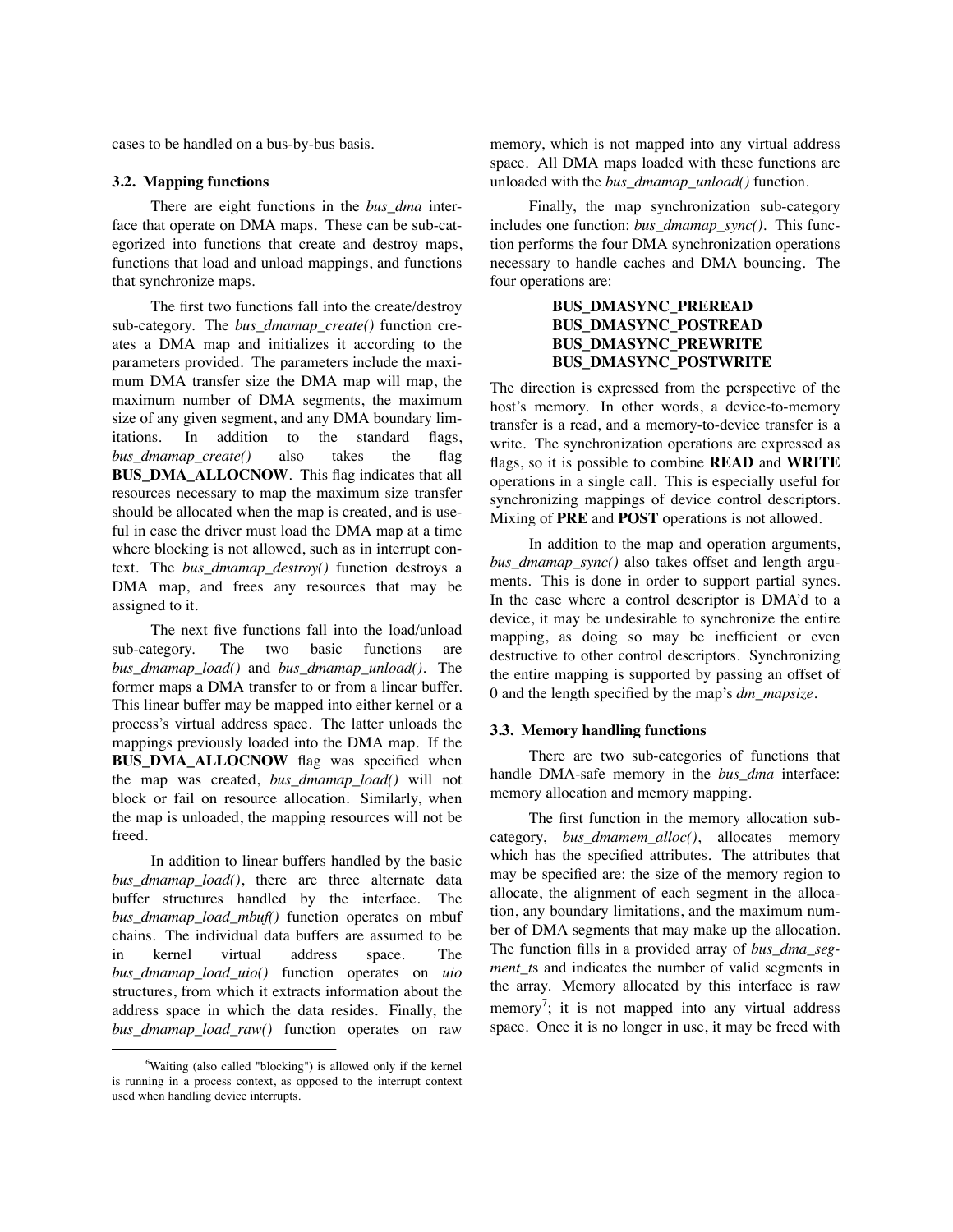## the *bus\_dmamem\_free()* function.

In order for the kernel or a user process to access the memory, it must be mapped either into the kernel address space or the process's address space. These operations are performed by the memory mapping subcategory of DMA-safe memory handling functions. The *bus\_dmamem\_map()* function maps the specified DMA-safe raw memory into the kernel address space. The address of the mapping is returned by filling in a pointer passed by reference. Memory mapped in this manner may be unmapped by calling *bus\_dmamem\_unmap()*.

DMA-safe raw memory may be mapped into a process's address space via a device driver's *mmap()* entry point. In order to do this, the VM system's device pager repeatedly calls the driver, once for each page that is to be mapped. The driver translates the userspecified mmap offset into a DMA memory offset, and calls the *bus\_dmamem\_mmap()* function to translate the memory offset into an opaque value to be interpreted by the *pmap module8* . The device pager invokes the pmap module to translate the mmap cookie into a physical page address which is then mapped into the process's address space.

There are currently no methods for the virtual memory system to specify that an mmap'd area is being unmapped, or for the device driver to specify to the virtual memory system that a mmap'd region must be forcibly unmapped (for example, if a hot-swapable device has been removed from the system). This is widely regarded as a bug, and may be addressed in a future version of the NetBSD virtual memory system. If a change to this effect is made, the *bus\_dma* interface will have to be adjusted accordingly.

## **4. Implementation of** *bus\_dma* **in NetBSD/alpha and NetBSD/i386**

This section is a description of the *bus\_dma* implementation in two NetBSD ports, NetBSD/alpha and NetBSD/i386. It is presented as a side-by-side comparison in order to give the reader a better feel for the types of details that are being abstracted by the interface.

#### **4.1. Platform requirements**

NetBSD/alpha currently supports six implementations of the PCI bus, each of which implement DMA differently. In order to understand the design approach for NetBSD/alpha's fairly complex *bus\_dma* implementation, it is necessary to understand the differences between the bus adapters. While some of these adapters have similar descriptions and features, the software interface to each one is quite different. (In addition to PCI, NetBSD/alpha also supports two TurboChannel DMA implementations on the DEC 3000 models. For simplicity's sake, we will limit the discussion to the PCI and related busses.)

The first PCI implementation to be supported by NetBSD/alpha was the DECchip 21071/21072 (APECS)[1]. It is designed to be used with the DECchip 21064 (EV4) and 21064A (EV45) processors. Systems in which this PCI host bus adapter is found include the AlphaStation 200, AlphaStation 400, and AlphaPC 64 systems, as well as some AlphaVME systems. The APECS supports up to two DMA windows, which may be configured for direct-mapped or scattergather-mapped operation, and uses host RAM for scatter-gather page tables.

The second PCI implementation to be supported by NetBSD/alpha was the built-in I/O controller found on the DECchip 21066[2] and DECchip 21068 family of Low Cost Alpha (LCA) processors. This processor family was used in the AXPpci33 and Multia AXP systems, as well as some AlphaVME systems. The LCA supports up to two DMA windows, which may be configured for direct-mapped or scatter-gather-mapped operation, and uses host RAM for scatter-gather page tables.

The third PCI implementation to be supported by NetBSD/alpha was the DECchip 21171 (ALCOR)[3],  $21172$  (ALCOR2), and  $21174$  (Pyxis)<sup>9</sup>. These PCI host bus adapters are found in systems based on the DECchip 21164 (EV5), 21164A (EV56), and 21164PC (PCA56) processors, including the AlphaStation 500, AlphaStation 600, and AlphaPC 164, and Digital Personal Workstation. The ALCOR, ALCOR2, and Pyxis support up to four DMA windows, which may be configured for direct-mapped or scatter-gather-mapped operation, and uses host RAM for scatter-gather page tables.

<sup>7</sup> This implies that *bus\_dmamap\_load\_raw()* is an appropriate interface for mapping a DMA transfer to or from memory allocated by this interface.

<sup>&</sup>lt;sup>8</sup>The pmap module is the machine-dependent layer of the NetBSD virtual memory system.

<sup>&</sup>lt;sup>9</sup>While these chipsets are somewhat different from one another, the software interface is similar enough that they share a common device driver in the NetBSD/alpha kernel.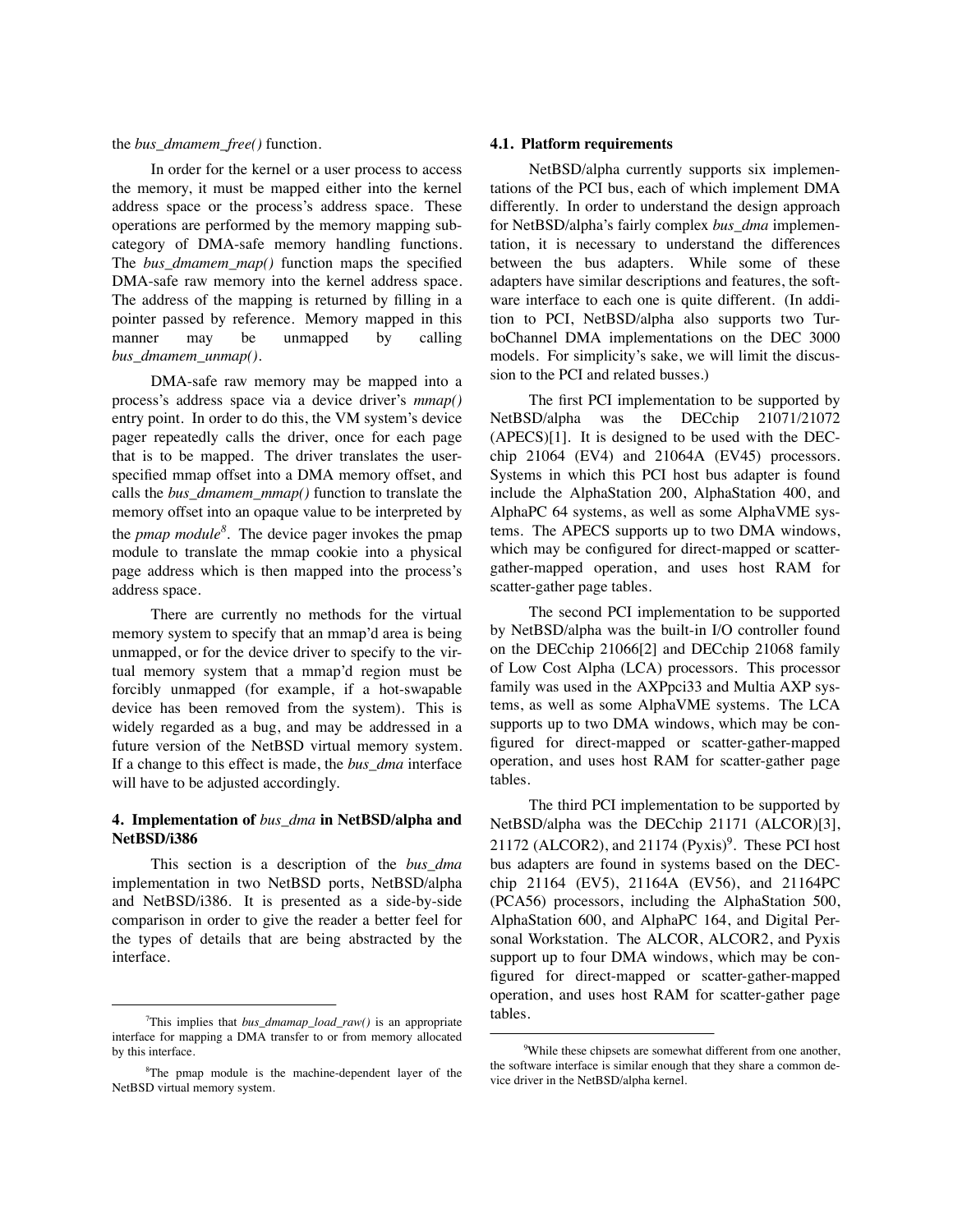The fourth PCI implementation to be supported by NetBSD/alpha was the Digital DWLPA/DWLPB[4]. This is a TurboLaser-to- $PCI^{10}$  bridge found on AlphaServer 8200 and 8400 systems. The bridge is connected to the TurboLaser system bus via a KFTIA (internal) or KFTHA (external) I/O adapter. The former supports one built-in and one external DWLPx. The latter supports up to four external DWLPxs. Multiple I/O adapters may be present on the TurboLaser system bus. Each DWLPx supports up to four primary PCI busses and has three DMA windows which may be configured for direct-mapped or scatter-gather-mapped DMA. These three windows are shared by all PCI busses attached to the DWLPx. The DWLPx does not use host RAM for scatter-gather page tables. Instead, the DWLPx uses on-board SRAM, which must be shared by all PCI busses attached to the DWLPx. This is because the store-and-forward architecture of these systems would cause latency on DMA page table access to be too high. The DWLPA has 32K of page table SRAM and the DWLPB has 128K. Since the DWLPx can snoop access to the page table SRAM, no explicit scatter-gather TLB invalidation is necessary on this PCI implementation.

The fifth PCI implementation to be supported by NetBSD/alpha was the A12C PCI bus on the Avalon A12 Scalable Parallel Processor[5]. This PCI bus is a secondary I/O bus<sup>11</sup>, has only a single PCI slot in mezzanine form-factor, and is used solely for Ethernet I/O. This PCI bus is not able to directly access host RAM. Instead, devices DMA to and from a 128K SRAM buffer. This is, in essence, a hardware implementation of DMA bouncing. This is not considered a limitation of the architecture given the target application of the A12 system (parallel computation applications which communicate via MPI<sup>12</sup> over the crossbar).

The sixth PCI implementation to be supported by NetBSD/alpha was the MCPCIA MCBUS-to-PCI bridge found on the AlphaServer 4100 (Rawhide) systems. The Rawhide architecture is made up of a "horse" (the central backplane) and two "saddles" (primary PCI bus adapters on either side of the backplane). The saddles may also contain EISA bus adapters. Each MCPCIA has four DMA windows which may be configured for direct-mapped or scatter-gather-mapped operation, and uses host RAM for scatter-gather page tables.

In sharp contrast to the Alpha, the i386 platform has a very simple PCI implementation; the PCI bus is capable of addressing the entire 32-bit physical address space of the PC architecture, and, in general, all PCI host bus adapters are software compatible. The i386 platform also has WYSIWYG DMA, so no window translations are necessary. The i386 platform, however, must contend with DMA bouncing on the ISA bus, due to ISA's 24-bit address limitation and lack of scattergather-mapped DMA.

#### **4.2. Data structures**

The DMA tags used by NetBSD/alpha and NetBSD/i386 are very similar. Both contain thirteen function pointers for the thirteen functional methods in the *bus\_dma* interface. The NetBSD/alpha DMA tag, however, also has a function pointer used to obtain the DMA tag for children of the primary I/O bus and an opaque cookie to be interpreted by the low-level implementation of these methods.

The opaque cookie used by NetBSD/alpha's DMA tag is a pointer to the chipset's statically-allocated state information. This state information includes one or more *alpha\_sgmap* structures. The *alpha\_sgmap* contains all of the state information for a single DMA window to perform scatter-gather-mapped DMA, including pointers to the scatter-gather page table, the *extent map*<sup>13</sup> that manages the page table, and the DMA window base.

The DMA map structure contains all of the parameters used to create the map. (This is a fairly standard practice among all current implementations of the *bus\_dma* interface.) In addition to the creation parameters, the two implementations contain additional state variables specific to their particular DMA quirks. For example, the NetBSD/alpha DMA map contains several state variables related to scatter-gather-mapped DMA. The i386 port's DMA map, on the other hand, contains a pointer to a map-specific cookie. This cookie holds state information for ISA DMA bouncing. This state is stored in a separate cookie because DMA

<sup>10&</sup>quot;TurboLaser" is the name of the system bus on the AlphaServer 8200 and 8400 systems.

<sup>&</sup>lt;sup>11</sup>The primary I/O bus on the A12 is a crossbar, which is used to communicate with other nodes in the parallel processor.

<sup>&</sup>lt;sup>12</sup>MPI, or the Message Passing Interface, is a standardized API for passing data and control within a parallel program.

<sup>&</sup>lt;sup>13</sup>An *extent map* is a data structure which manages an arbitrary number range, providing several resource allocation primitives. NetBSD has a general-purpose extent map manager which is used by several kernel subsystems.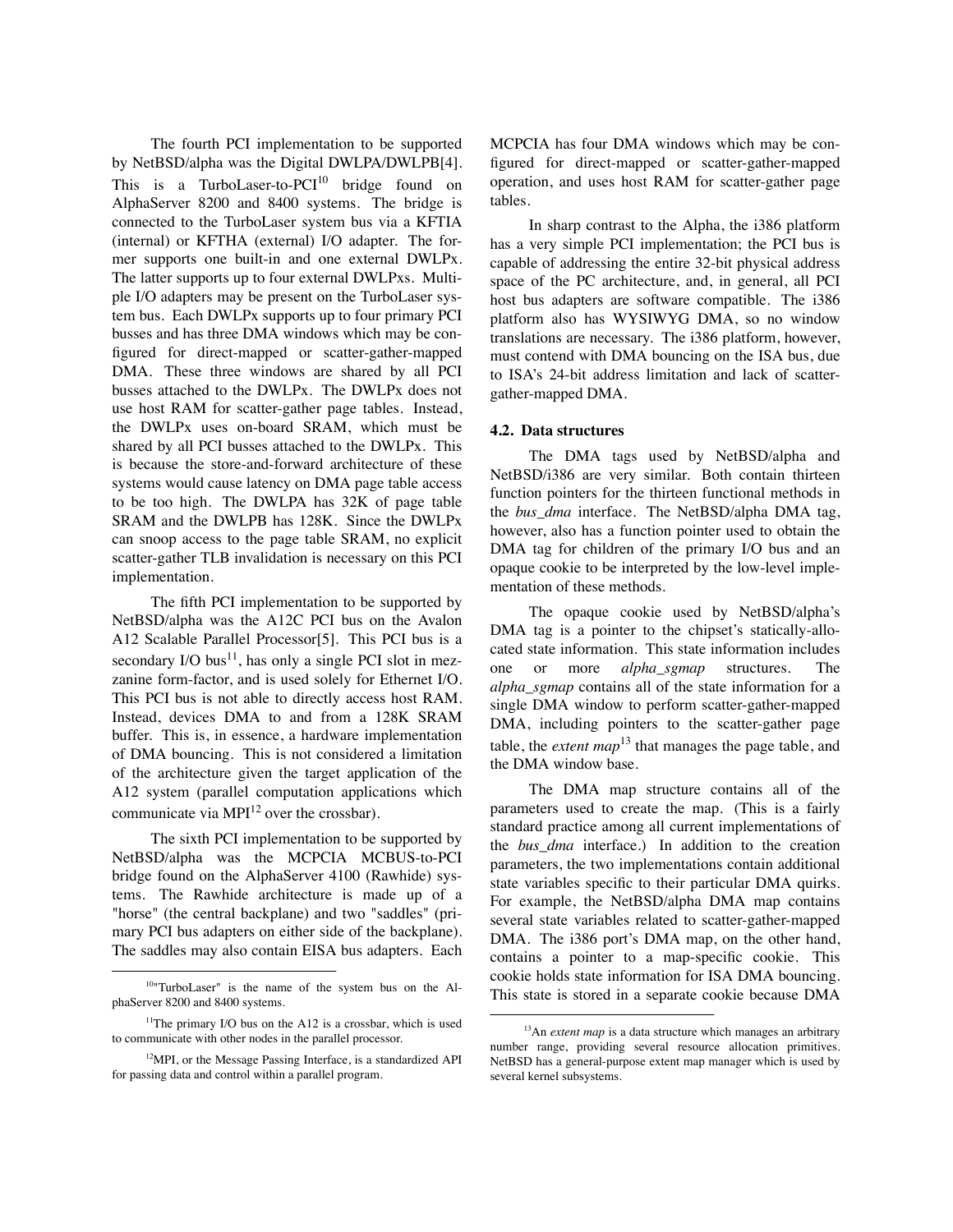bouncing is far less common on the i386 then scattergather-mapped DMA is on the Alpha, since the Alpha must also do scatter-gather-mapped DMA for PCI if the system has a large amount of physical memory.

In both the NetBSD/alpha and NetBSD/i386 *bus\_dma* implementations, the DMA segment structure contains only the public members defined by the interface.

## **4.3. Code structure**

Both the NetBSD/alpha and NetBSD/i386 *bus\_dma* implementations use a simple inheritance scheme for code reuse. This is achieved by allowing the chipset- or bus-specific code layers (i.e. the "master" layers) to assemble the DMA tag. When the tag is assembled, the master layer inserts its own methods in the function pointer slots where special handling at that layer is required. For those methods which do not require special handling, the slots are initialized with pointers to common code.

The Alpha *bus\_dma* code is broken down into four basic categories: chipset-specific code, code that implements common direct-mapped operations, code that implements common scatter-gather-mapped operations, and code that implements operations common to both direct-mapped and scatter-gather-mapped DMA. Some of the common functions are not called directly via the tag's function switch. These functions are helper functions, and are for use only by chipset frontends. An example of such a helper is the set of common direct-mapped DMA load functions. These functions take all of the same arguments as the interfacedefined methods, plus an extra argument: the DMA window's base DMA address.

The i386 *bus\_dma* implementation, on the other hand, is broken down into three basic categories: common implementations of *bus\_dma* methods, common helper functions, and ISA DMA front-ends<sup>14</sup>. All of the common interface methods may be called directly from the DMA tag's function switch. Both the PCI and EISA DMA tags utilize this feature; they provide no bus-specific DMA methods. The ISA DMA front-ends provide support for DMA bouncing if the system has more than 16MB of physical memory. If the system has 16MB of physical memory or less, no DMA bouncing is required, and the ISA DMA front-ends simply redirect the *bus\_dma* function calls to the common implementation.

#### **4.4. Autoconfiguration**

The NetBSD kernel's autoconfiguration system employs a depth-first traversal of the nodes (devices) in the device tree. This process is started by machinedependent code telling the machine-independent autoconfiguration framework that it has "found" the root "bus". In the two platforms described here, this root bus, called *mainbus*, is a virtual device; it does not directly correspond to any physical bus in the system. The device driver for *mainbus* is implemented in machine-dependent code. This driver's responsibility is to configure the primary I/O bus or busses.

In NetBSD/alpha, the chipset which implements the primary I/O bus is considered to be the primary I/O bus by the *mainbus* layer. Platform-specific code specifies the name of the chipset, and the *mainbus* driver configures it by "finding" it. When the chipset's device driver is attached, it initializes its DMA windows and data structures. Once this is complete, it "finds" the primary PCI bus or busses logically attached to the chipset, and passes the DMA tag for these busses down to the PCI bus device driver. This driver in turn finds and configures each device on the PCI bus, and so on.

In the event that the PCI bus driver encounters a PCI-to-PCI bridge (PPB), the DMA tag is passed unchanged to the PPB device driver, which in turn passes it to the secondary PCI bus instance attached to the other side of the bridge. However, intervention by machine-dependent code is required if the PCI bus driver encounters a bridge to a different bus type, such as EISA or ISA; this bus may require a different DMA tag. For this reason, all PCI-to-<other bus> bridge (PCxB) drivers are implemented in machine-dependent code. While the PCxB drivers could be implemented in machine-independent code using machine-dependent hooks to obtain DMA tags, this is not done as the secondary bus may require special machine-dependent interrupt setup and routing. Once all of the call-backs to handle the machine-dependent bus transition details were implemented, the amount of code that would be shared would hardly be worth the effort.

When a device driver is associated with a particular hardware device that the bus driver has found, it is given several pieces of information needed to initialize and communicate with the device. One of these pieces of information is the DMA tag. If the driver wishes to perform DMA, it must remember this tag, which, as noted previously, is used in every call to the *bus\_dma* interface.

<sup>&</sup>lt;sup>14</sup>ISA is currently the only bus supported by NetBSD/i386 with special DMA requirements. This may change in future versions of the system.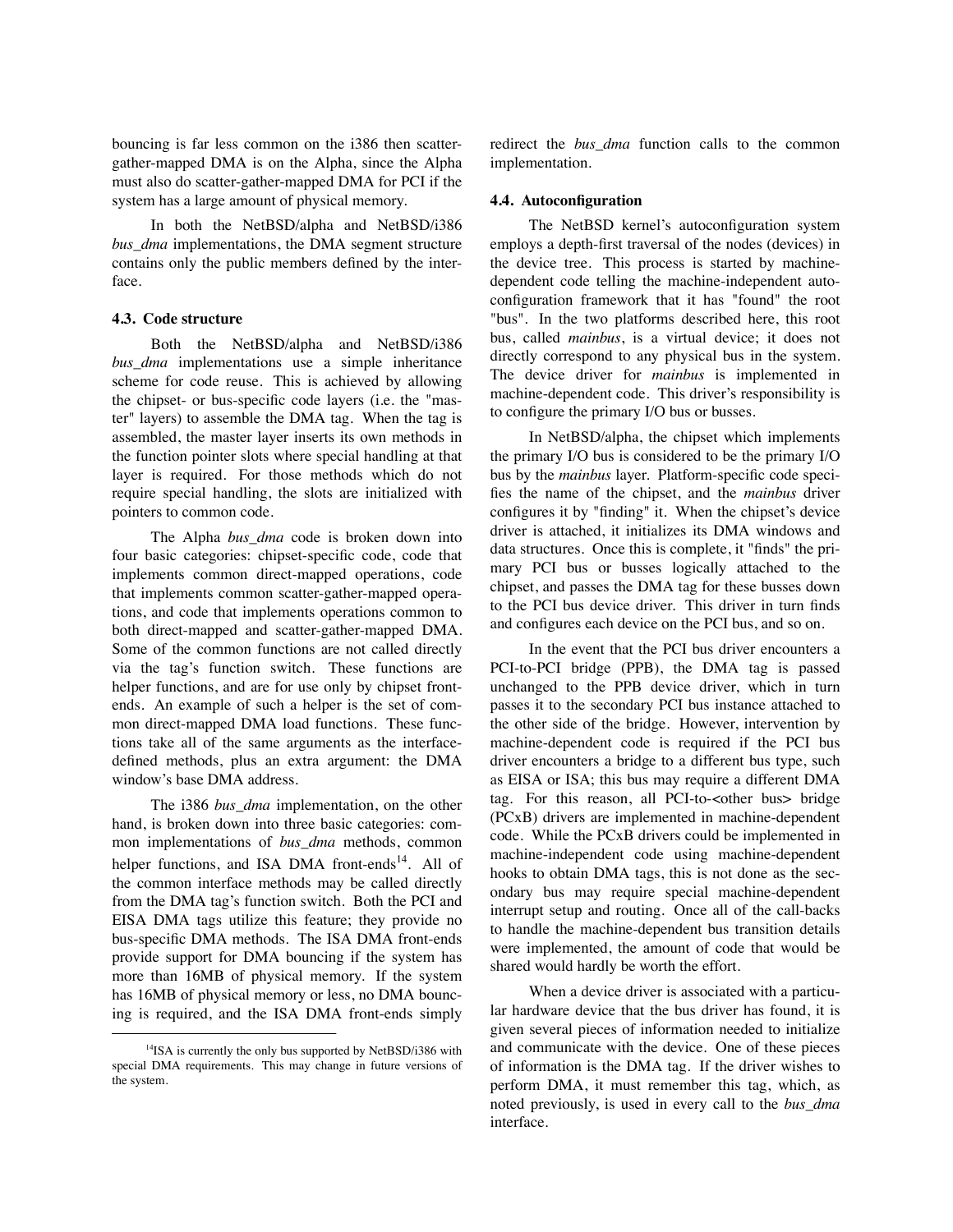While the procedure for configuring busses and devices is essentially identical to the NetBSD/alpha case, NetBSD/i386 configures the primary I/O busses quite differently. The PC platform was designed from the ground up around the ISA bus. EISA and PCI are, in many ways, very similar to ISA from a device driver's perspective. All three have the concept of  $I/O$ -mapped<sup>15</sup> and memory-mapped space. The hardware and firmware in PCs typically map these busses in such a way that initialization of the bus's adapter by operating system software is not necessary. For this reason, it is possible to consider PCI, EISA, and ISA to all be primary I/O busses, from the autoconfiguration perspective.

The NetBSD/i386 *mainbus* driver configures the primary I/O busses in order of descending priority: PCI first, then EISA, and finally, ISA. The *mainbus* driver has direct access to each bus's DMA tags, and passes them down to the I/O bus directly. In the case of EISA and ISA, the *mainbus* layer only attempts to configure these busses if they were not found during the PCI bus configuration phase; NetBSD/i386, as a matter of correctness, identifies PCI-to-EISA (PCEB) and PCI-to-ISA (PCIB) bridges, and assigns autoconfiguration nodes in the device tree to them. The EISA and ISA busses are logically attached to these nodes, in a way very similar to that of NetBSD/alpha. The bridge drivers also have direct access to the bus's DMA tags, and pass them down to the I/O bus accordingly.

#### **4.5. Example of underlying operation**

This subsection describes the operation of the machine-dependent code which implements the *bus\_dma* interface as used by a device driver for a hypothetical DES encryption card. While this is not the original application of *bus\_dma*, it provides an example which is much easier to understand; the application for which the interface was developed is a high-performance hierarchical mass storage system, the details of which are overwhelming.

Not all of the details of a NetBSD device driver will be described here, but rather only those details which are important within the scope of DMA.

For the purpose of our example, the card comes in both PCI and ISA models. Since we describe two platforms, there are four permutations of actual examples. They will be tagged with the following indicators:

| Alpha/ISA]  |
|-------------|
| [Alpha/PCI] |
| [i386/ISA]  |
| [i386/PCI]  |

We will assume that the **[i386/ISA]** platform has more than 16MB of RAM, so transfers might have to be bounced if DMA-safe memory is not used explicitly. We will also assume that the direct-mapped DMA window on the **[Alpha/PCI]** platform is capable of addressing all of system RAM.

Please note that in the description of map synchronization, only cases which require special handing will be described. In both the **[Alpha/ISA]** and **[Alpha/PCI]** cases, all synchronizations cause the CPU's write buffer to be drained using the Alpha's *mb*[6] instruction. All synchronizations in the [i386/PCI] case are no-ops, as are synchronizations of DMA-safe memory in the **[i386/ISA]** case.

#### **4.5.1. Hardware overview**

The card is a bus master, and operates by reading a fixed-length command block via DMA. There are three commands: **SET KEY**, **ENCRYPT**, and **DECRYPT**. Commands are initiated by filling in the command block, and writing the DMA address of the command block to the card's *dmaAddr* register. The command block contains 6 32-bit words: *cbCommand*, *cbStatus*, *cbInAddr*, *cbInCount*, *cbOutAddr*, and *cbOut-Count*. The *cbInAddr* and *cbOutAddr* members are the DMA addresses of software scatter-gather lists used by the card's DMA engine. The *cbInCount* and *cbOut-Count* members are the number of scatter-gather entries in their respective lists. Each scatter-gather entry contains a DMA address and a length, both 32-bit words.

When the card processes a request, it reads the command block via DMA. It then examines the command block to determine which action to take. In the case of all three supported commands, it reads the input scatter-gather list at DMA address *cbInAddr* for length *cbInCount \* 8*. It then switches the input to the appropriate processing engine. In the case of the **SET KEY** command, the scatter-gather list is used to DMA the DES key into SRAM located on the card. For all other commands, the input is directed at the pipelined DES engine, switched into either encrypt or decrypt mode. The DES engine then reads the output scatter-gather list specified by *cbOutAddr* for *cbOutCount \* 8* bytes. Once the DES engine has all of the DMA addresses, it then begins the cycle of input-process-output until all data has been consumed. Once any command is finished, a status word is written to *cbStatus*, and an

<sup>&</sup>lt;sup>15</sup>I/O-mapped space is accessed with special instructions on Intel processors.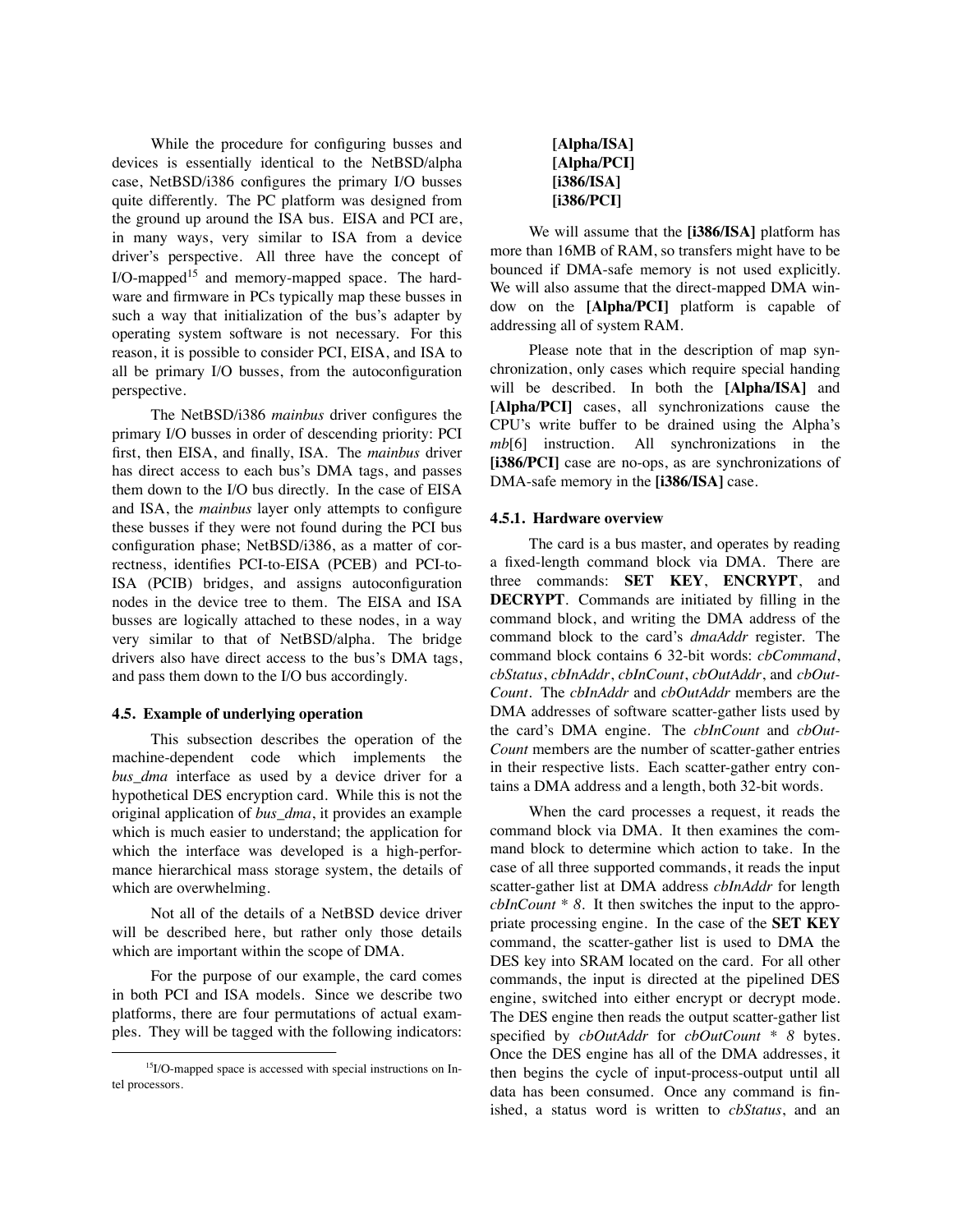interrupt is delivered to the host. The driver software must read this word to determine if the command completed successfully.

## **4.5.2. Device driver overview**

The device driver for this DES card provides *open()*, *close()*, and *ioctl()* entry points. The driver uses DMA to the user address space for high performance. When a user issues a request via the ioctl corresponding to the requested operation, the driver places it on a work queue. The *ioctl()* system call returns immediately, allowing the application to run or block via *sigsuspend()*. If the card is currently idle, the driver immediately issues the command to the card. When the job is finished, the card interrupts, and the driver notifies the user that the request has completed via the **SIGIO** signal. If there are more jobs on the work queue, the next job is removed from the queue and started, until there are no more jobs.

## **4.5.3. Driver initialization**

When the driver instance is created (attached), it must create and initialize the data structures necessary for operation. This driver uses multiple DMA maps: one for the control structures (control block and scattergather lists), and many for data submitted by user requests. The data maps are kept in the driver job queue entries, which are created when jobs are submitted.

Next the driver must allocate DMA-safe memory for the control structures. The driver will allocate three pages of memory via *bus\_dmamem\_alloc*(). For simplicity, the driver will request a single memory segment. For all platforms and busses in this example, this operation simply calls a function in the virtual memory system that allocates memory with the requested constraints. In the **[i386/ISA]** case, the ISA layer inserts itself into the call graph to specify a range of 0 - 16MB. All other cases simply specify the entire present physical memory range.

A small piece of this memory will be used for the command block. The rest of the memory will be divided evenly between the two scatter-gather lists. This memory is then mapped into kernel virtual address space using *bus\_dmamem\_map()* with the **BUS\_DMA\_COHERENT** flag, and the kernel pointers to the three structures are initialized. When the memory is mapped on the i386, the **BUS\_DMA\_COHER-ENT** flag causes the cache-inhibit bits to be set in the PTEs. No special handing of this flag is required on the Alpha. However, in the Alpha case, since there is only a single segment, the memory is mapped via the Alpha's direct-mapped kernel segment; no use of kernel virtual address space is required.

Finally, the driver loads the control structure DMA map by passing the kernel virtual address of the memory to *bus\_dmamap\_load()*. To make it easier to start transactions, the driver caches the DMA addresses of the various control structures (by adding their offsets to the memory's DMA address). In all cases, the underlying load function steps through each page in the virtual address range, extracting the physical address from the pmap module and compacting the segments where possible. Since the memory was allocated as a single segment, it maps to a single DMA segment.

## **4.5.4. Example transaction**

Let's suppose that the user has already set the key, and now wishes to use it to encrypt a data buffer. The calling program packages up the request, providing a pointer to the input buffer, output buffer, and status word, all in user space, and issues the "encrypt buffer" ioctl.

Upon entry into the kernel, the driver locks the user's buffer to prevent the data from being paged out while the DMA is in progress. A job queue entry is allocated, and two DMA maps are created for the job queue entry, one for the input buffer and one for the output buffer. In all cases, this allocates the standard DMA map structure. In the **[i386/ISA]** case, an ISA DMA cookie for each map is also allocated.

Once the queue entry has been allocated, it must be initialized. The first step in this process is to load the DMA maps for the input and output buffers. Since this process is essentially identical for input and output, only the actions for the input buffer's map are described here.

On **[Alpha/PCI]** and **[i386/PCI]**, the underlying code traverses the user's buffer, extracting the physical addresses for each page. For **[Alpha/PCI]**, the DMA window base is added to this address. The address and length of the segment are placed into the map's DMA segment list. Segments are concatenated when possible.

On **[Alpha/ISA]**, a very similar process occurs. However, rather than placing the physical addresses into the map's segment list, some scatter-gather-mapped DMA address space is allocated and the addresses placed into the corresponding page table entries. Once this process is complete, a single DMA segment is placed in the map's segment list, indicating the beginning of the scatter-gather-mapped area.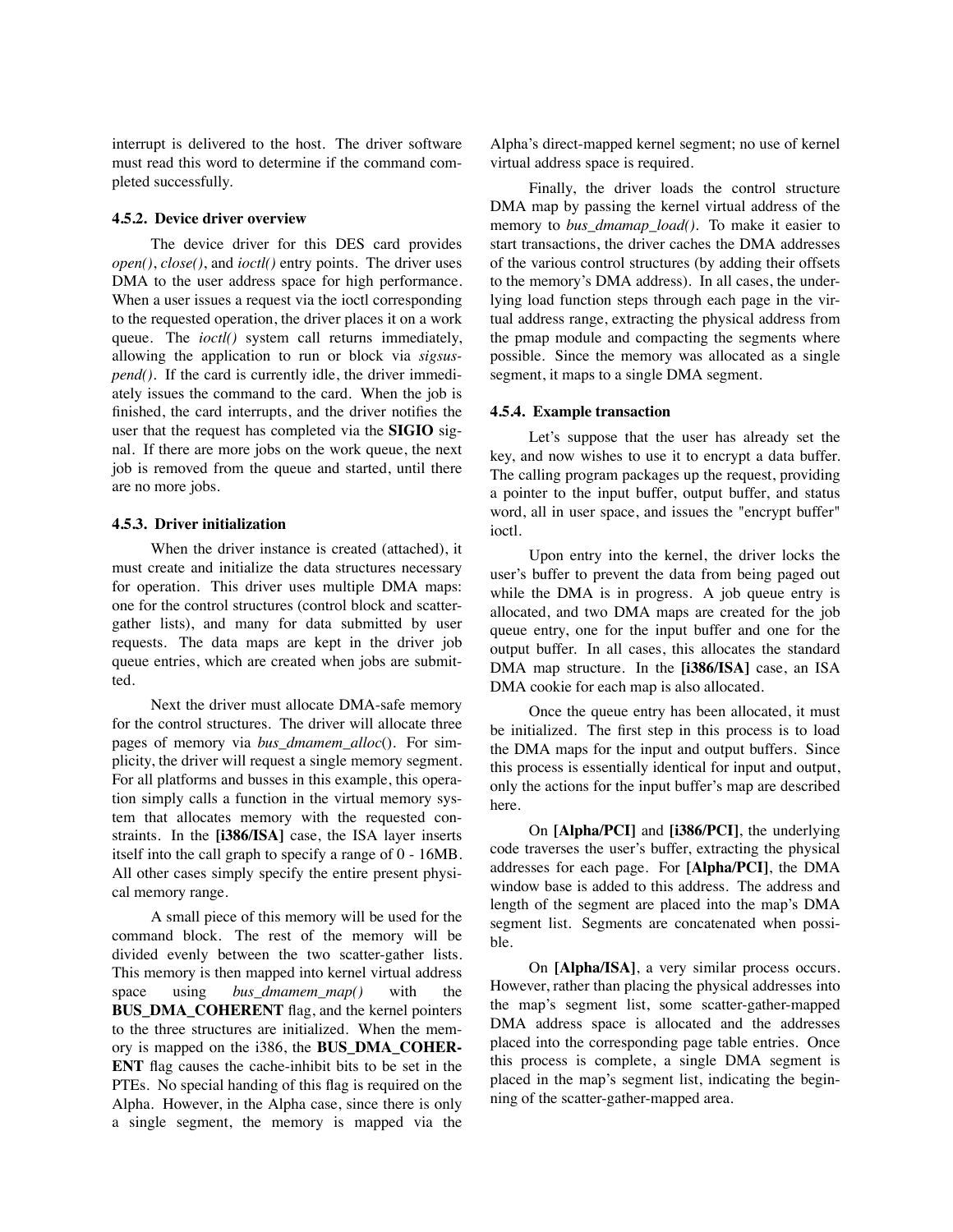The **[i386/ISA]** case also traverses the user's buffer, but twice. In the first pass, the buffer is checked to ensure that it does not have any pages above the 16MB threshold. If it does not, then the procedure is identical to the **[i386/PCI]** case. However, for the sake of example, the buffer has pages outside the threshold so the transfer must be bounced. At this point, a bounce buffer is allocated. Since we are still in the process's context, this allocation may block. A pointer to the bounce buffer is stored in the ISA DMA cookie, and the physical address of the bounce buffer is placed in the map's segment list.

The next order of business is to enqueue or begin the transfer. To keep the example simple, we will assume that no other transfers are pending. The first step in this process is to initialize the control block with the cached DMA addresses of the card's scatter-gather lists. These lists are also initialized with the contents of the DMA maps' segment list. Before we tell the card to begin transferring data, we must synchronize the DMA maps.

The first map to be synchronized is the input buffer map. This is a **PREWRITE** operation. In the **[i386/ISA]** case, the user's buffer is copied from the user's address space into the bounce buffer<sup>16</sup>. The next map to be synchronized is the output buffer map. This is a **PREREAD** operation. Finally, the control map is synchronized. Since the status will be read back from the control block after the transaction is complete, this synchronization is a **PREREAD|PREWRITE**.

At this point the DMA transaction may occur. The card is started by writing the cached DMA address of the control block into the card's *dmaAddr* register. The driver returns to user space, and the process waits for the signal indicating that the transaction has completed.

Once the transaction has completed, the card interrupts the host. The interrupt handler is now responsible for finishing the DMA sequence and notifying the requesting process that the operation is complete.

The first task to perform is to synchronize the input buffer map. This is a **POSTWRITE**. Next we synchronize the output buffer map. This is a **POSTREAD**. In the **[i386/ISA]** case, the contents of the output bounce buffer are copied to the user's buffer<sup>17</sup>. Finally, we synchronize the control map. This is a **POSTREAD|POSTWRITE**.

Now that the DMA maps have been synchronized, they must be unloaded. In the **[Alpha/PCI]** and **[i386/PCI]** cases, there are no resources to be freed; the mapping is simply marked invalid. In the **[Alpha/ISA]** case, the scatter-gather-mapped DMA resources are released. In the **[i386/ISA]** case, the bounce buffer is freed.

Since the user's buffer is no longer in use, it is unlocked by the device driver. Now the process may be signaled that I/O has completed. The last task to perform is to destroy the input and output buffer DMA maps and the job queue entry.

#### **5. Conclusions**

The *bus dma* interface was introduced into the NetBSD kernel at development version 1.2G, just before the release cycle for NetBSD 1.3 began. When the code was committed to the NetBSD master sources, several drivers, mostly for SCSI controllers, were converted to the interface at the same time. (All of these drivers had been previously converted to use the *bus space* interface.) Not only did these drivers provide an example of the correct use of *bus\_dma*, but they provided functionality that had not previously existed in the NetBSD kernel: support for bus mastering ISA devices in PCs with more than 16MB of RAM.

The first real test of the interface on the Alpha platform came by installing a bus mastering ISA device (an Adaptec 1542 SCSI controller) in an AXPpci33 computer. After addressing a small bug in the Alpha implementation of *bus\_dmamap\_load*(), the device worked flawlessly.

When converting device drivers to use the new interface, developers discovered that a fair amount of mostly-similar code could be removed from each driver converted. The code in question was the loop that built the software scatter-gather list. In some cases, the drivers performed noticeably better, due to the fact that the implementation of this loop within *bus\_dmamap\_load()* is more efficient and supports

<sup>&</sup>lt;sup>16</sup>This is not currently implemented, as it required substantial changes to the virtual memory system. This is because the *copyin()* and *copyout()* functions only operate on the current process's context, which may not be available at the time of the bounce. Those changes to the virtual memory system have now been made, so support for bouncing to and from user space will appear in a future release of NetBSD. Support for bouncing from kernel space is currently supported, however.

<sup>17</sup>The same caveat applies here as to the **[i386/ISA] PREWRITE** case for the input map.